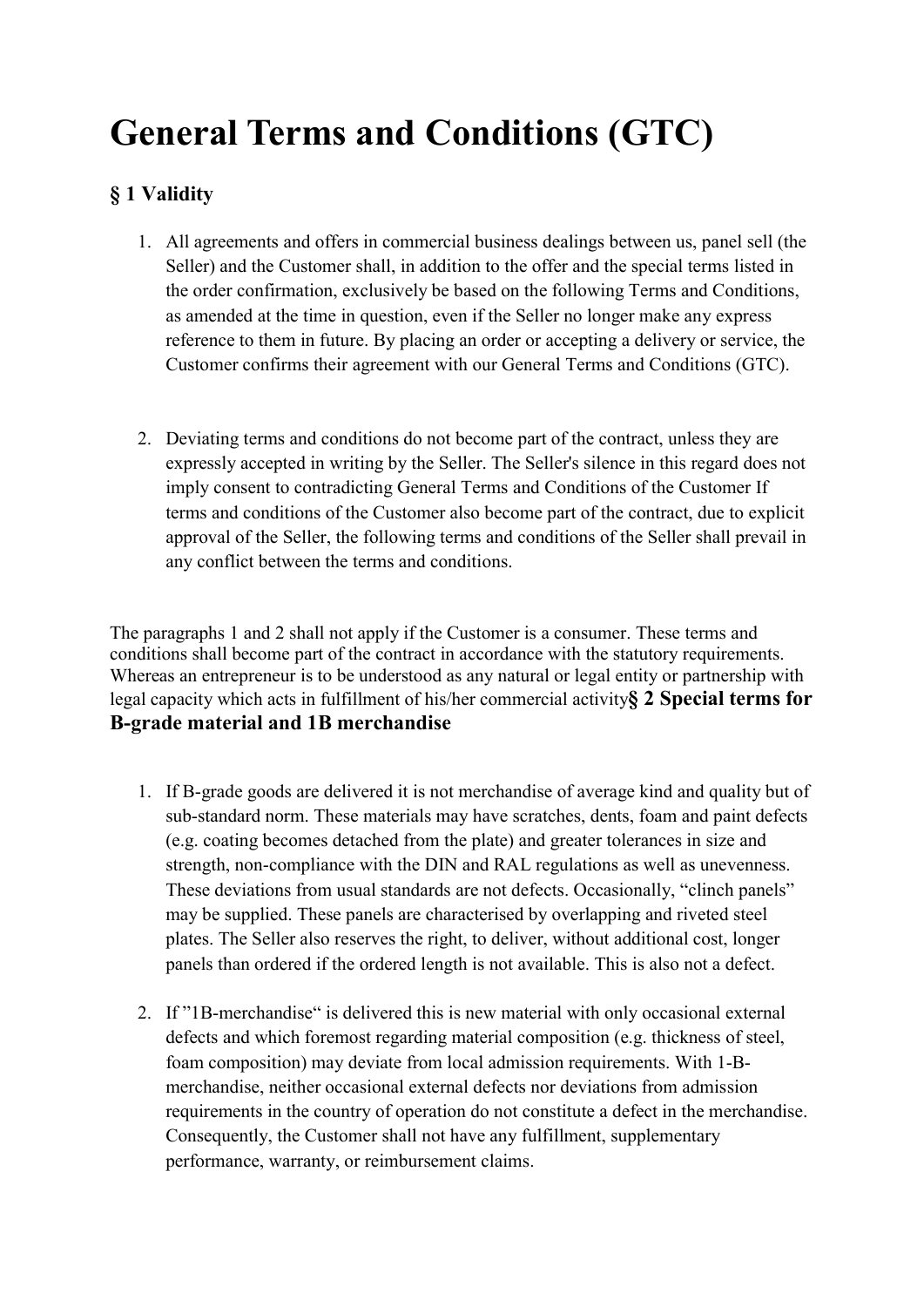- 3. In case of B-grade material, the actual availability of the offered goods cannot be guaranteed, even after the agreement has been concluded. In the event that the goods are not available and cannot be made available within a reasonable time, the Seller is entitled to replace the unavailable offer or parts thereof with other goods if the outcome means no deterioration for the Customer. In case of impossibility, the full purchase price will be refunded to the Customer, either for the full contract or the impossible part thereof in case the compliable part of the contract remains sensible. Further claims are excluded, unless the inability to deliver results from intent or gross negligence of the Seller.
- 4. In case of B-grade material or 1-B-material there is no guarantee that all goods comply with admission requirements in the country of operation in relation to steel thickness and foam.

# §3 Offers and conclusion of contract

- 1. All offers and quotations are always non-binding and without obligation.
- 2. A contract is concluded only whenthe invoice is sent by the Seller. The invoice constitutes the written order confirmation. If no invoice is sent, the contract is concluded upon receipt of the merchandise by the Customer.
- 3. Should the order confirmation vary from the oral order placement, the written order confirmation shall be deemed contractually agreed unless written objection is lodged within three working days after posting.
- 4. In case the items being offered are no longer available at the time of order confirmation the Seller will inform the client hereof. If the item will permanently be unavailable the Seller will abstain from the declaration of acceptance. A contract does not become effective.
- 5.
- 6. In case the item is temporarily unavailable the Seller will inform the client hereof. In case of delay of more than two weeks the client is entitled to withdraw from the contract. Similarly, the Seller as well is entitled to withdraw from the contract. Additional agreements are only effective if they are confirmed in writing. Confirmation by fax is sufficient.
- 7. The Seller expressly reserves the right of price changes, technical modifications, mistakes, printing errors and/or prior sale.

#### CustomerSeller§ 4 Prices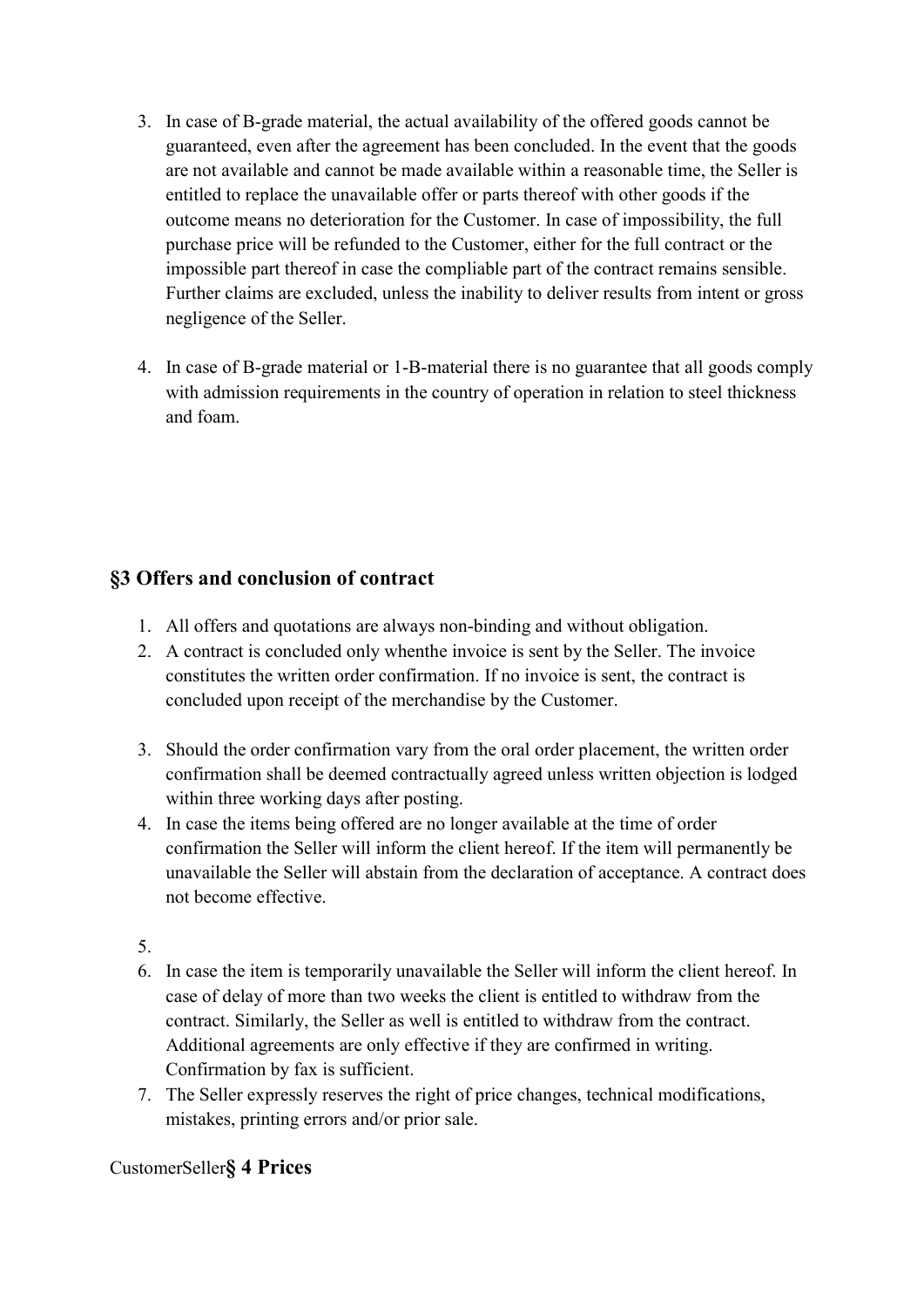- 1. All prices are net prices in pound sterling plus applicable sales tax unless stated otherwise.
- 2. Prices effective at the moment of order placement shall be valid. Events which occur 4 months subsequent to conclusion of the contract but prior to shipment of goods which incur a unexpected influence beyond the Seller's control and which significantly change the price calculation, shall entitle the Seller to change the agreed price, but only to an amount which is in line with the new circumstances. This particularly applies to changes in legislation, regulatory actions, etc. The new price adjusted in this manner shall be calculated on the same basis as the initially agreed price and shall not serve to increase profits.
- 3. Significant changes in material costs that occur 4 months subsequent to conclusion of the contract but prior to shipment of goods in an unforeseen manner will entitle the Seller - against presentation of documentary evidence of said cost increases - to adjust prices accordingly. A price change of more than 10 % is considered as significant.
- 4. For delivery to EU countries, the current sales tax rates of the Federal Republic of Germany shall apply, for non-EU countries, the order price shall be reduced by this amount. The customary import turnover tax shall be paid by the Customer.

# § 5 Terms of payment

- 1. The purchase price including all charges is due for payment from the date of invoice and prior to delivery.
- 2. Only net payments are to be made, without any discounts or other deductions unless otherwise expressly agreed in writing.
- 3. The Customer can offset Seller's claims only if the counterclaim of the Customer is undisputed or has been determined in a legally binding way.

# § 6 Delivery

- 1. Our offers refer to the pick-up of goods from warehouse or factory.
- 2. If the Customer requires delivery, it can be arranged by the Seller, depending on the availability of appropriate transport companies.
- 3. The delivery time depends on the transport company hired and on the conditions which may be provided by the Customer. Since the Seller has to rely on external transport companies for delivery, the Seller is not responsible for delays. The Seller bears no liability for any delivery delays caused by transport companies.
- 4. If the Seller is prevented from fulfilling his obligations due to circumstances of force majeure that were not predictable at the time of concluding the contract, such as labour disputes, strikes, lockouts, unpredictable disruptions in operation or unavoidable shortage of raw materials, as well as due to other similar circumstances beyond his control and responsibility, the Seller is freed from his obligations for the duration of this disruption.
- 5. Agreed delivery times shall be prolonged by the duration of the disorder. Any claims for damage by the Customer are excluded in the event of the aforementioned circumstances. However, the contractual obligations of the Customer are also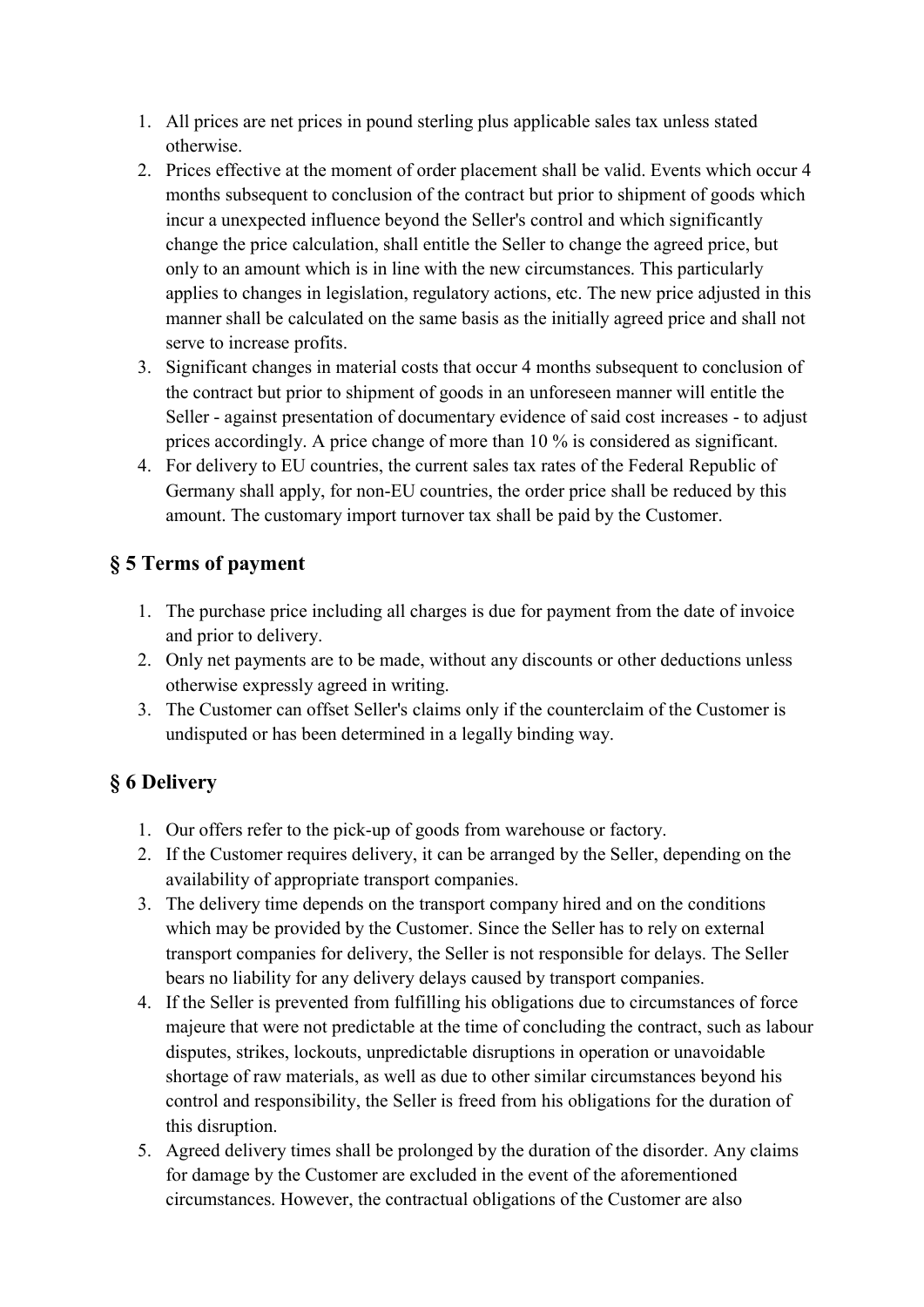suspended for the duration of the disruption. The Seller will immediately inform the Customer of the beginning and the end of force majeure condition for the purposes of this provision and furnish proof of non-liability not later than 6 months after the end of the disruption. The right to withdraw from the contract, in accordance with statutory regulations, will remain unaffected for both parties.

6. If delivery is delayed due to circumstances for which the Customer is responsible, then the Customer is then obliged to reimburse the Seller for any additional expenses which occur.

### § 7 Transfer of risk

- 1. The risk passes to the purchaser as soon as the Seller has handed over the goods to the shipper, carrier or to another person in charge of delivery.
- 2. At the request and expense of the Customer, the Seller will insure the goods against theft, breakage, transport, fire, water damage, and other insurable risks. The Customer must notify the Seller of this when placing the order.
- 3. Partial shipments are permitted unless they are unreasonable to the Customer. If the Customer culpably refuses to accept the goods, they are obliged to pay compensation amounting to 0.1% of total net contract value per working day. The total liability for damages is limited to 10 % of the total net sum of the order. Furthermore, the Customer agrees to bear the costs of temporary storage resulting from their nonacceptance. Transport costs also apply in this case. Further claims are explicitly reserved. The Customer reserves the right to prove that the actual damage incurred is lower than the alleged amount.

#### § 8 Reservation of ownership

- 1. Each delivery is carried out under reservation of ownership; the ownership passes to the Customer only after a full payment of the invoice. Until that time, the goods may not be pledged and the Customer may not transfer the ownership of them to a third party as a precaution or charge the goods with other rights.
- 2. The Seller is entitled to demand from the Customer the return of the delivered product when the Customer withdraws from the contract. Any pledging of the delivered product shall consistently constitute a contract rescission. In order to enable the Seller to bring action pursuant to § 771 German Code of Civil Procedure [ZPO], the Customer shall immediately notify the Seller in writing if the Product is pledged or otherwise seized by a third party. If the third party is unable to reimburse the Seller the legal and / or out of court costs pursuant to § 771 ZPO, the Customer is liable to the Seller for any resulting loss.
- 3. If the delivery goods are inseparably combined or mixed with other objects not belonging to the Seller, he acquires the co-ownership of the new object in proportion to the value of the delivered goods to other combined or mixed objects at the time of the combination or mixture. If the combination or mixture is such that the Customer's object is regarded as the main item, it is considered as agreed that the Customer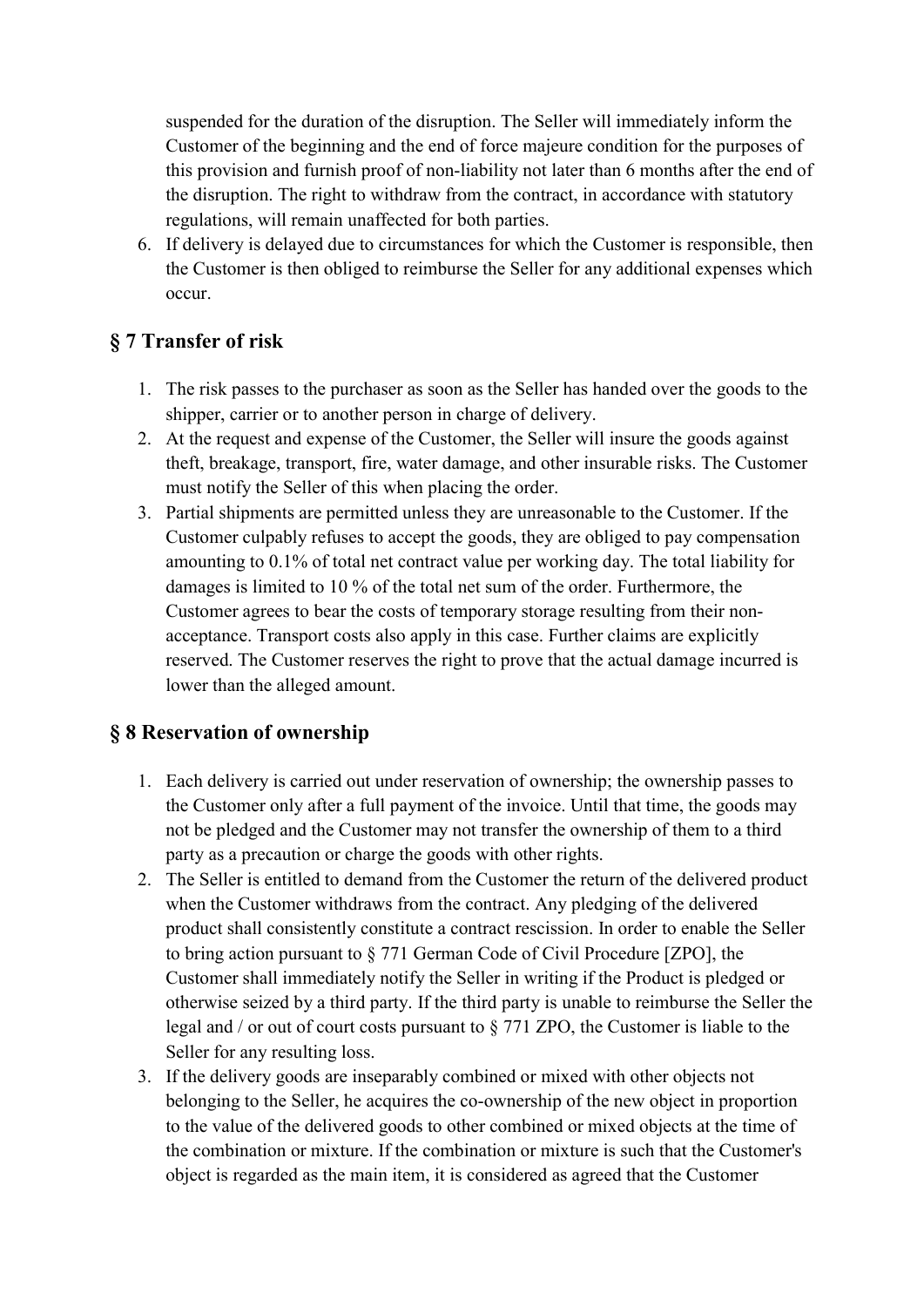transfers a proportionate co-ownership to the Seller. The Customer shall hold the sole ownership or a co-ownership for the Seller.

- 4. The Customer is entitled to resell the goods delivered in the ordinary course of business; they assign to the Seller all claims against their buyers or third parties in the amount of the invoice total (including VAT) occurring from the resale of the goods supplied by us or of goods for which the Seller, in accordance with the foregoing provisions, has ownership or co-ownership of, regardless of whether the delivered item has been resold with or without agreement. If the Seller is only a co-owner, the assignment shall be limited to a portion of the claim that is equal to the amount of the purchase price claim calculated by the Seller for the Customer as well as of any possible accessory claims. If the claim resulting from resale of the conditional goods is replaced by another claim, e.g. insurance benefits or a compensation claim, the assignment concerns this claim. The clause concerning partial assignment on the goods, for which the Seller is owner or co-owner in accordance with the foregoing provisions, is duly valid. If the claim to assign is on current account, the Customer shall assign the Seller the claim of the final balance amounting to the purchase price invoiced by the Seller. In all cases, the Seller accepts the assignment. The Customer is also entitled to collect claims after their assignment. The Seller is authorised to collect claims themselves, but promises not to collect them as long as the Customer meets their payment obligations and is not in default of payment. In this case, the Seller may request that the Customer discloses the assigned claims and the debtors and provides all information necessary for collection as well as relevant documents and informs the debtors (third parties) of the assignment. If the Customer has effectively agreed a prohibition of assignment with their own buyer(s), they are not entitled to sell the goods as long as the reservation of ownership remains effective.
- 5. The suspension of payments or decree of insolvency proceedings as well as the filing of a statutory declaration according to § 807 ZPO terminates the Customer's right to resell the conditional goods as well as the goods subject to Seller's co-ownership according to § 6 Section 3 and to collect the claims assigned to the Seller.
- 6. The Customer is obligated to properly store conditional goods and to insure them, against theft, fire, water, transport and other damages at his own expense.
- 7. If reservation of ownership requires, for legal reasons, the entry into a register, the Customer is obliged to declare their consent to do so in the required form. If reservation of ownership or any other security arranged according to these conditions cannot be agreed with the same effect as under German law, but a reservation of other rights or other security instruments are allowed, then the Seller is entitled to these rights. The Customer declares his consent to this and shall provide the required assistance.
- 8. The Customer has a claim against the Seller for release of the conditional property if the securities exceed 110% of the realizable value. The claim for release also exists if the estimated value of the conditional goods is 150 % of the value of claims to be secured.

#### § 9 Warranty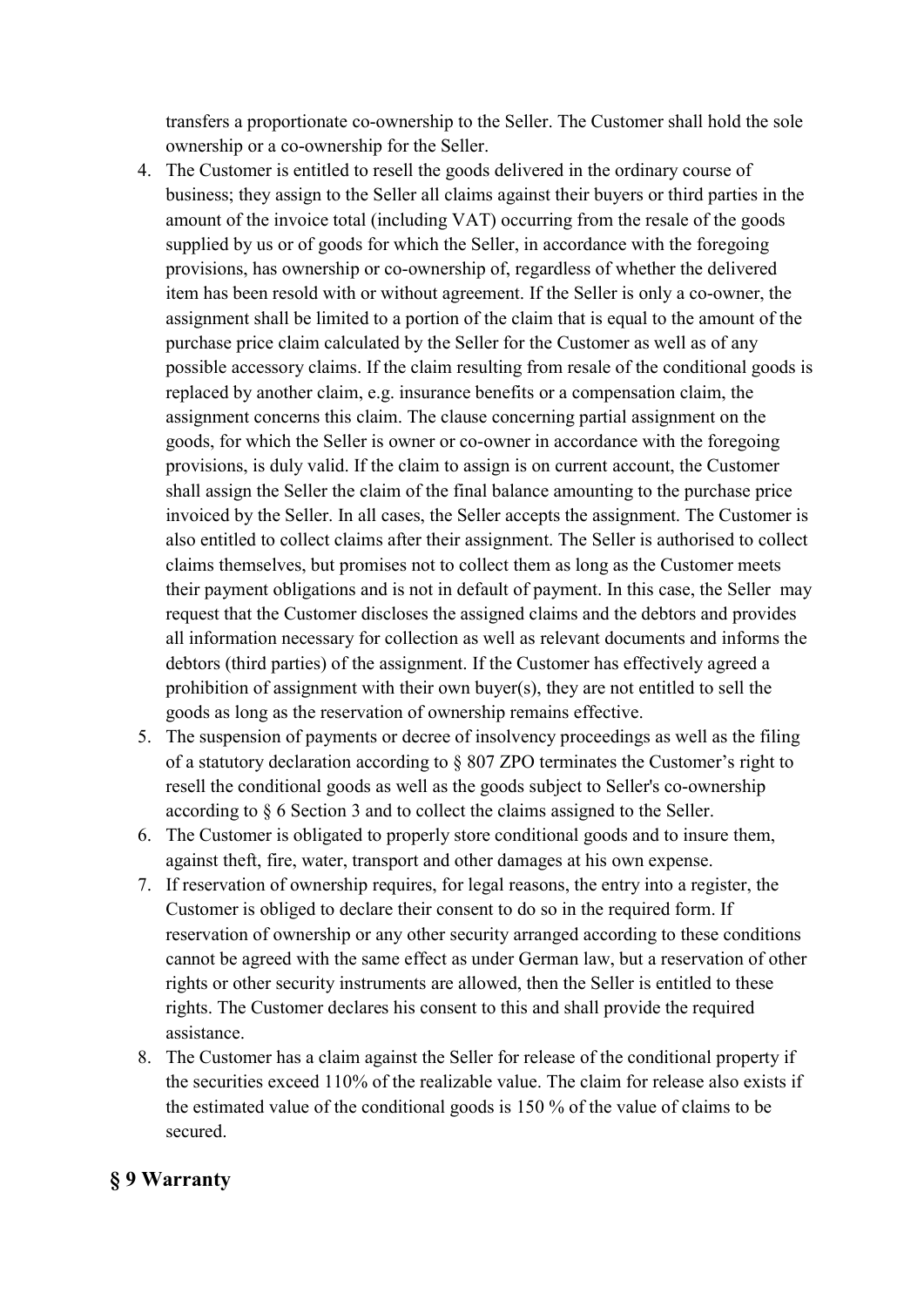- 5. If second-quality goods are delivered, § 2 Special terms for B-grade material and 1Bmerchandise applies. SellerThe warranty claims of the Customer expire 12 months after delivery.
- 6. If a defect in the delivered first-grade goods has been reported in time within the warranty period, the Seller can choose between replacement and repair. Obvious defects must be reported the Seller in writing and immediately, at the latest within 3 days after delivery. In case of hidden defects, this applies from the time of their discovery. If repair is not reasonable or fails, the Customer can demand a price reduction or rescission of the contract. If said defects have not been reported in time, the Customer loses his warranty rights.
- 7. The Customer must provide the Seller an opportunity to carry out any necessary repair work within reasonable limits. If the Customer does not take the necessary relevant actions, then the Seller has no further liability for any occurring damages.
- 8. If the defectiveness of the product is caused by misuse or interference by third parties that have not been expressly authorised by the Seller, the Customer has to bear the costs of subsequent improvements (replacement, delivery, or repair). The Seller will inform the Customer in advance on this matter. If the Customer refuses subsequent improvements under these circumstances, they shall reimburse the expenses of the Seller upon presentation of documentary evidence.
- 9. The Seller is not liable for damages resulting from the defectiveness of the product unless such damages were caused by gross negligence or willful breach of duty committed by the Seller himself, by his legal representatives or vicarious agents. Furthermore, the Seller is not liable for the defectiveness of the product if the defect is attributable to any extra specifications requested by the Customer. The above does not apply to foreseeable damages resulting from breach of significant contractual obligations. In such a case, however, the Seller shall only be liable to the extent that the damage was foreseeable. The above limitation shall expressly not apply if liability for damage occurs resulting in injury to life, limb or health as a result of a culpable breach of obligations by the Customer themselves, their legal representatives' or vicarious agents.
- 10. Any claims under the Product Liability Act remain unaffected.

#### § 10 Return of delivered goods

Any goods delivered by the Seller can only be returned based on individual written agreements. This does not apply in the event of a justified withdrawal from the contract or with regard to justified warranty claims.

#### § 11 Termination of the contract by the Customer

If the Customer withdraws from the contract or terminates it for other reasons, without a legal reason for the withdrawal and if the Seller is not responsible for this termination, the Seller is entitled to claim from the Customer alternatively to the total purchase price Sellerthe payment of a reimbursement of expenses amounting to 12 % of the gross contract value, or a minimum of £500. The Customer is free to provide evidence that an appropriate